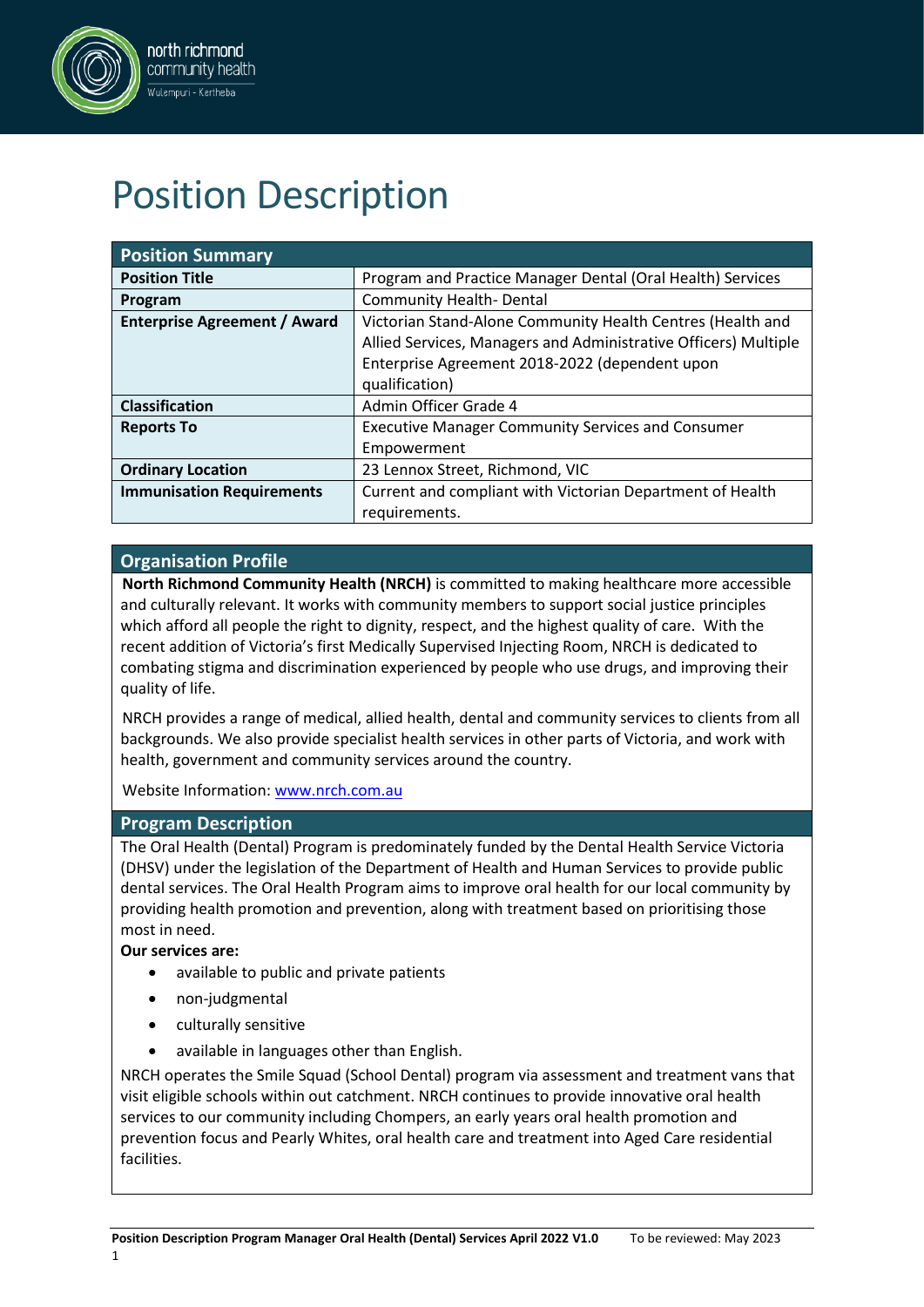

# **Position Purpose**

The Program Manager provides effective leadership and operational management to North Richmond Community Health's Oral Health Programs in line with NRCH values, strategic directions and funding and service agreements.

The Program Manager is responsible for providing leadership to the workforce within the program areas to grow and shape a positive work culture that is safe and focussed on providing an exceptional consumer experience.

The Program Manager will ensure service delivery key performance indicators and targets are met as per agreements with funding bodies and/or program workplans whilst ensuring finances are managed efficiently and resource allocation matches the needs of the service and community and budget.

The Program Manager will identify and monitor risks, drive quality improvements, and ensure the services are efficient and meet community and client needs.

The Program Manager will lead and focus on integration of services across NRCH to ensure multidisciplinary approach.

The Program Manager will establish and maintain positive relationships with key stakeholders and partners, including Dental Health Services Victoria.

# **Key Responsibilities**

#### **Leadership and Management**

- Provide leadership to the Program clinical staff and supports services that promote safe and effective care, ensuring clinical risks are managed under clinical governance policies and procedures.
- Lead and develop workforce, including ensuring compliance with professional registrations, training and education requirements.
- Facilitate and support change and service improvements within Program teams and service delivery.
- Oversee credentialing, scope of Practice and monitoring of clinical performance of the clinical services teams, ensuring appropriate levels of clinical supervision are provided and maintained.
- Maintain infection control in accordance with policy and guidelines.
- Lead the auditing schedule for the Programs.
- Promote a holistic, multidisciplinary approach to primary health care that optimised client experience and outcomes.

#### **Operations**

• Management of Titanium software and administration systems with high degrees of accuracy; including addressing issues that are identified are resolved in a timely manner. This will include ensuring reporting as per funding agreement, this will include monitoring KPI's and rectifying any non-compliances.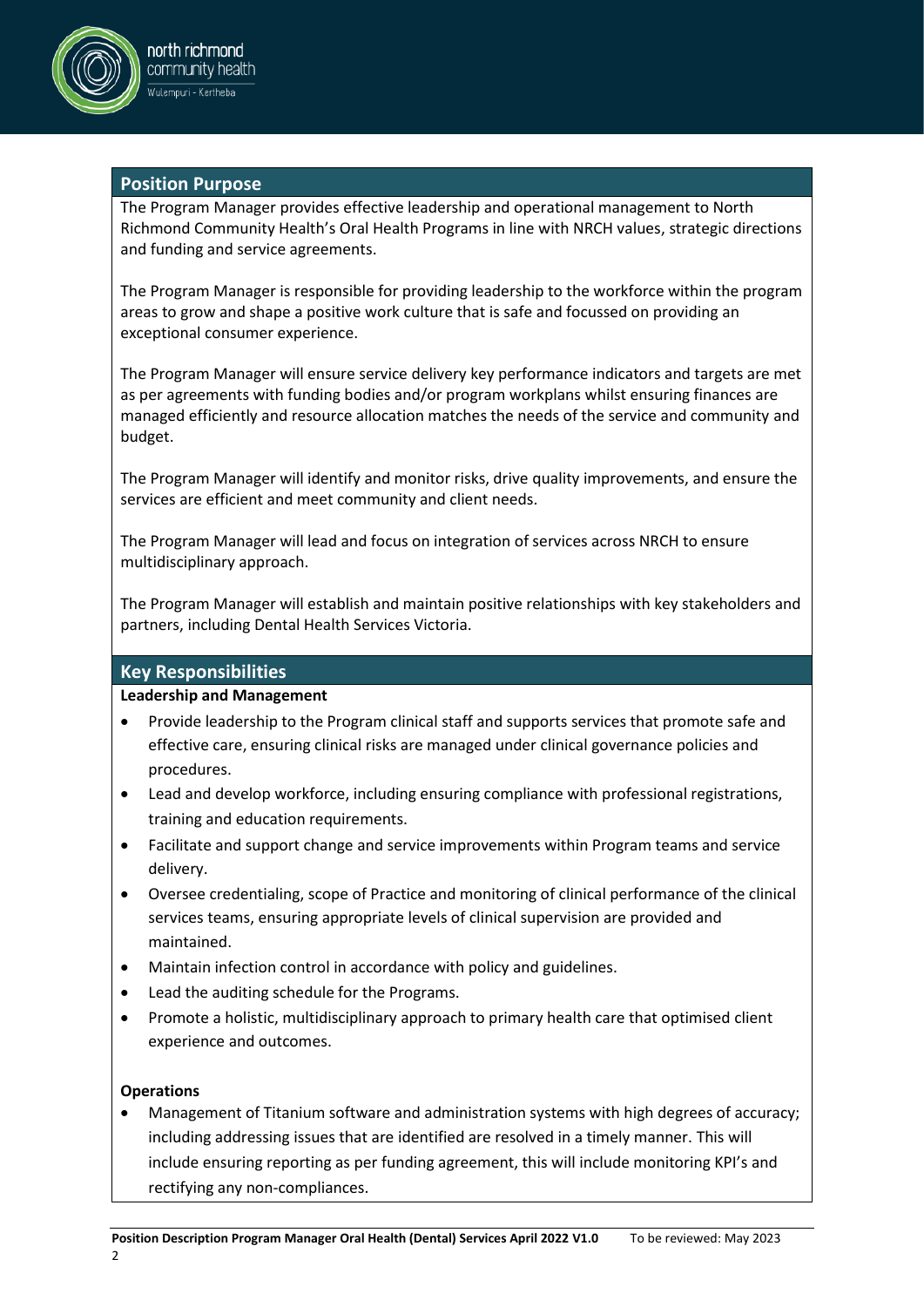

- north richmond community health .<br>Wulempuri - Kertheba
- Ensure compliance with statutory and legislative requirements.
- Management of client software to support the ongoing development of operational systems; and ensure a high degree of accuracy and integrity of client information.
- Management and development of administration processes and systems.
- Lodging and reviewing incidents that affect the service.
- Responsibility for playing a role in coordinating Emergency Response.

# **Quality and Service Improvement**

- Ensure high-quality systems and processes are developed and maintained that comply with Program Accreditation requirements.
- Management of issues relating to patient experience, including complaints and survey outcomes.
- Participate in the review and development of policies and procedures relevant to the service.
- Identify and lead service improvement projects to support continuous quality improvement, compliance with legislation and accreditation that build a strong reputation in community of a highly desirable GP Program.
- Participate in organisational committees, working groups and reference groups relevant to the development of the service.
- Drive service integration across NRCH.

| <b>KEY SELECTION CRITERIA</b> |                                                                                                                                                                                                                                                                                                                                                                                                                                                                                                                            |  |  |  |  |
|-------------------------------|----------------------------------------------------------------------------------------------------------------------------------------------------------------------------------------------------------------------------------------------------------------------------------------------------------------------------------------------------------------------------------------------------------------------------------------------------------------------------------------------------------------------------|--|--|--|--|
| <b>Qualifications</b>         |                                                                                                                                                                                                                                                                                                                                                                                                                                                                                                                            |  |  |  |  |
| Essential                     | Tertiary Qualification (Diploma level or above) in Management or<br>equivalent qualification in Health Service Management                                                                                                                                                                                                                                                                                                                                                                                                  |  |  |  |  |
| <b>Desired</b>                | Bachelor of Dental Surgery or Bachelor of Dental Science (or<br>equivalent)                                                                                                                                                                                                                                                                                                                                                                                                                                                |  |  |  |  |
|                               | Master's in Business Administration or equivalent an advantage                                                                                                                                                                                                                                                                                                                                                                                                                                                             |  |  |  |  |
| <b>Experience</b>             |                                                                                                                                                                                                                                                                                                                                                                                                                                                                                                                            |  |  |  |  |
| Essential                     | Minimum 3 years' experience managing a Dental Service,<br>$\bullet$<br>or other health service of equivalence.<br>Commitment to improving the health of vulnerable and<br>$\bullet$<br>marginalised communities<br>Demonstrated extensive leadership and interpersonal<br>٠<br>skills<br>Track record of driving efficient and high-quality service<br>$\bullet$<br>with high customer satisfaction<br>Experience with financial management, client<br>٠<br>management systems and quality and accreditation<br>processes. |  |  |  |  |
| Desired                       | <b>Experience with Titanium Software</b>                                                                                                                                                                                                                                                                                                                                                                                                                                                                                   |  |  |  |  |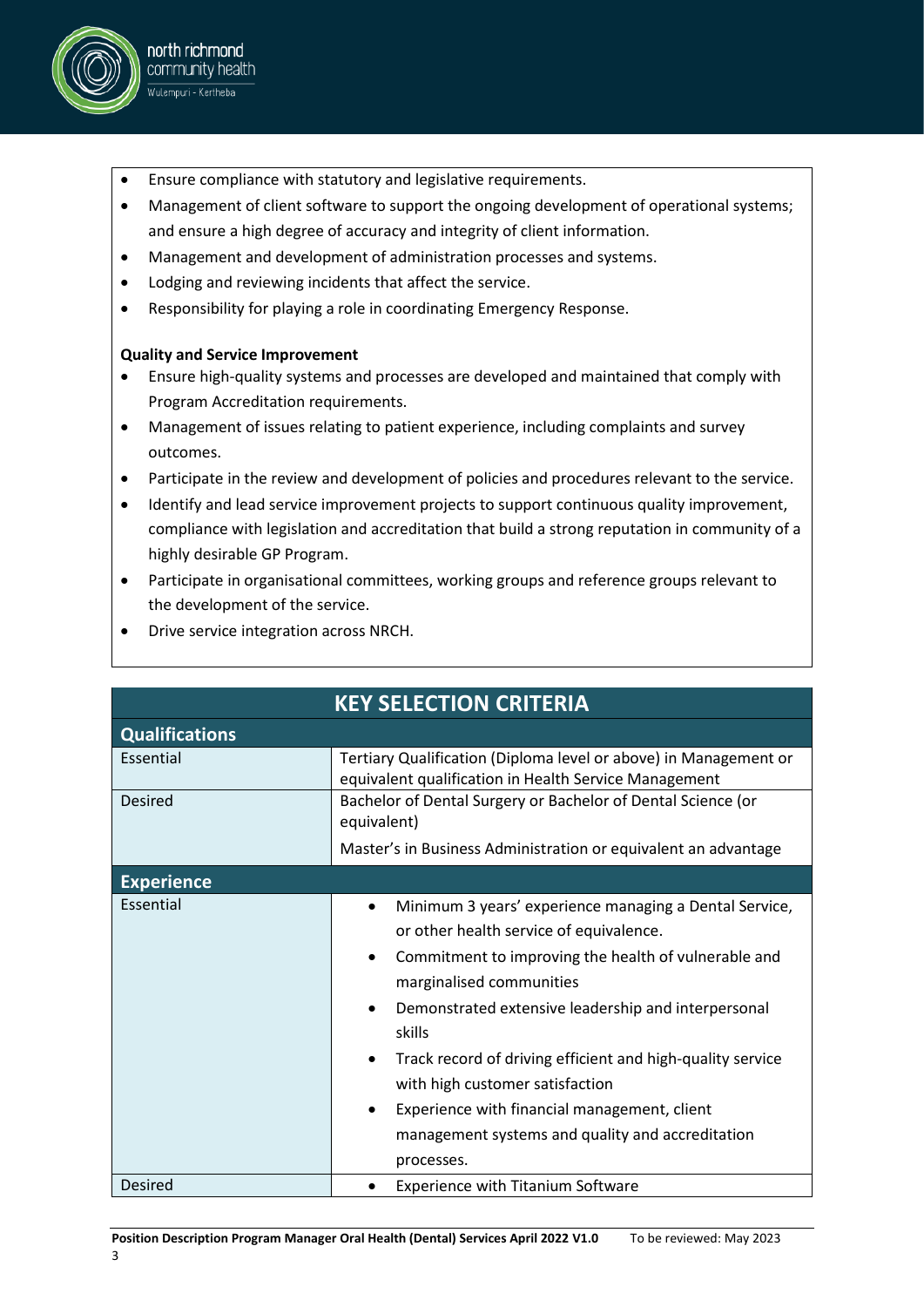

| <b>Attributes, Qualities and Skills</b> |                                                                         |  |  |  |  |  |  |
|-----------------------------------------|-------------------------------------------------------------------------|--|--|--|--|--|--|
| Essential                               | Demonstrated leadership skills and the ability to motivate<br>$\bullet$ |  |  |  |  |  |  |
|                                         | and inspire staff to meet client and service needs.                     |  |  |  |  |  |  |
|                                         | The ability to foster collaboration and innovation within<br>$\bullet$  |  |  |  |  |  |  |
|                                         | the team and inspire others to achieve high quality                     |  |  |  |  |  |  |
|                                         | outcomes.                                                               |  |  |  |  |  |  |
|                                         | High level of communication and relationship<br>$\bullet$               |  |  |  |  |  |  |
|                                         | development with clients and stakeholders.                              |  |  |  |  |  |  |
|                                         | Contemporary understanding of funding models under<br>$\bullet$         |  |  |  |  |  |  |
|                                         | Dental Health Services Victoria (DHSV).                                 |  |  |  |  |  |  |
|                                         | Highly developed interpersonal and<br>$\bullet$                         |  |  |  |  |  |  |
|                                         | communication skills, high-level written skills.                        |  |  |  |  |  |  |

# **Required Competencies, Core Values and Behaviours**

#### **Communication:**

- The ability to present information clearly and persuasively and seek out the ideas and views of others.
- The capacity to communicate appropriately in a variety of settings, while being consistently professional, concise and engaging.
- The ability to present well-constructed written communication.

# **Decision making:**

- The ability to coordinate information from a variety of sources; identify, define, and analyse operational problems and situations and anticipate potential roadblocks.
- Solutions focussed approach to problem solving.
- Ensure the timely delivery of initiatives, prioritise issues and organize activities to optimize outcomes.

# **Leadership:**

- The ability to inspire and guide individuals including the meaningful link between NRCH's Strategic plan and the individual's role in day-to-day operations.
- The ability to build capacity within the teams to develop and strengthen specific knowledge and skills needed to provide quality client care and promote self-responsibility for learning.

# **Teamwork:**

• The ability to collaborate with colleagues to seek solutions that are beneficial to all groups as well as forge successful teams among individuals with diverse perspectives and skills.

# **Interpersonal Relations:**

- Understand the importance of fostering positive relationships with co-workers and relevant external organizations.
- Treat all stakeholders with dignity, respect and fairness. Strive to alleviate any negative impact of decisions on people.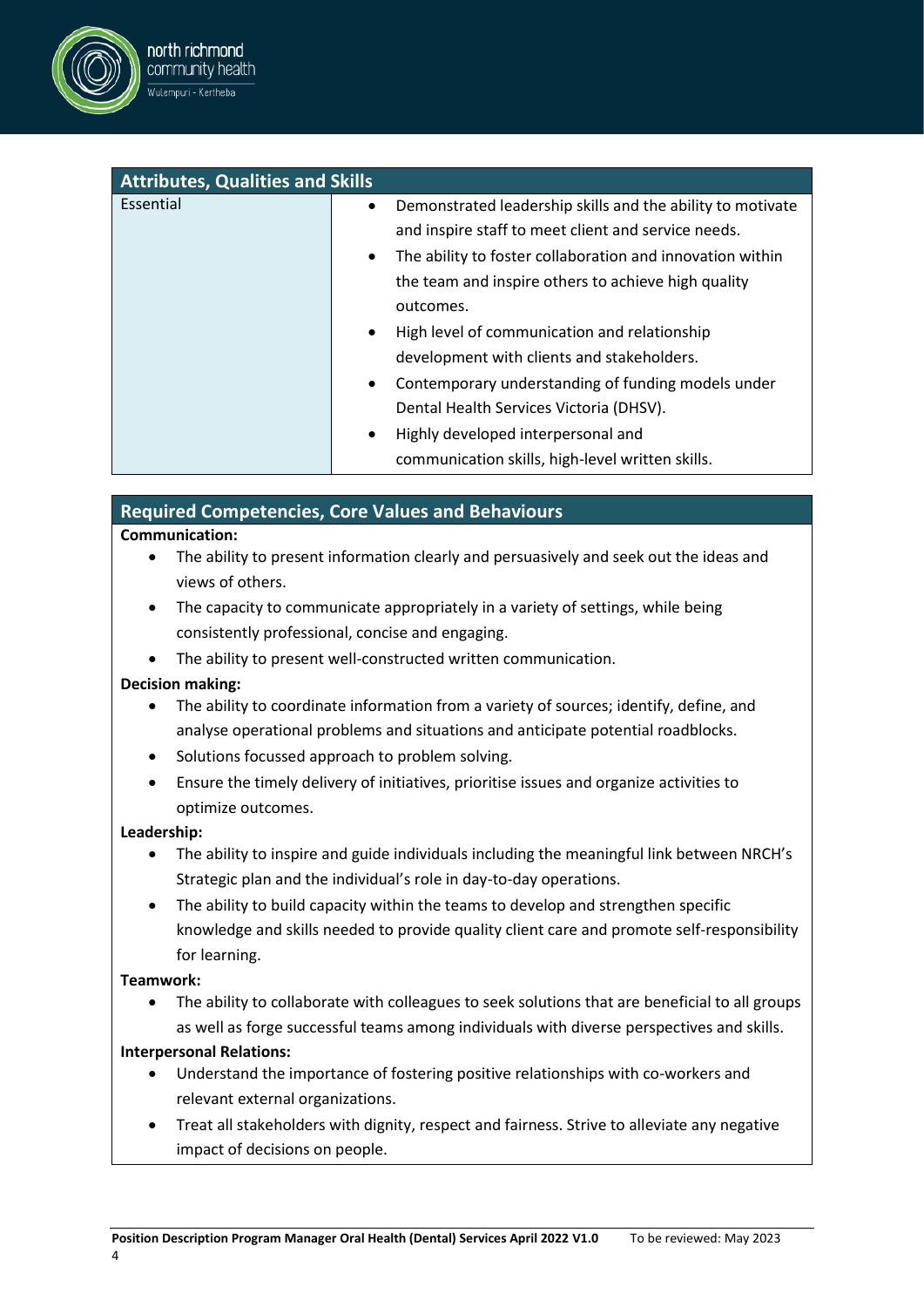

# **Community and Client Focus:**

north richmond community health .<br>Wulempuri - Kertheba

- The ability to identify and respond to the needs of the community.
- An understanding of the social model of health, clients' rights and responsibilities, health promotion and community participation concepts and the ability to integrate these concepts into action within the Program.
- Actively implements and seeks client feedback in line with organisational Client Feedback policy.
- Engages consumers in planning, design, delivery and measurement and evaluation of systems and services.

# **Personal:**

- At all times, maintain a standard of conduct, reflective of the NRCH Code of Conduct, and those of relevant professional codes.
- Set annual goals for themselves in conjunction with the General Manager and participates in their own annual Performance Management.

Maintain an effective personal professional development plan.

All NRCH appointments must:

- Conduct themselves in a manner consistent with organisation's Code of Conduct, Scope of Practice, Employment Contract, Cultural Competency standards and all other policies and procedures.
- Behave in a manner consistent with organisation's values of Innovation, Embracing Diversity, Equity of Access, Organisational Learning, Respect for Others, Openness and Connectedness with our Community
- Create and provide a child-safe environment and to the participation and empowerment of children. NRCH has zero tolerance of all forms of child abuse and all allegations and safety concerns will be treated very seriously. All NRCH staff and volunteers are required to contact authorities when they are worried about a child's safety. If you believe a child is at immediate risk of abuse contact 000.
- Participate in the NRCH risk management and quality improvement systems by being aware of responsibilities to identify, minimise and manage risks and identify opportunities for continuous improvement in the workplace through communication and consultation with managers and colleagues.
- Contribute positively to a safe workplace by reporting hazards and incidents immediately to an OHS representative, committee member or manager. Employees must behave in a manner that fosters safe working practices.
- Adhere to NRCH infection control policies and procedures.
- Present for work on time, and follow notification guidelines when ill or late for work or applying for leave.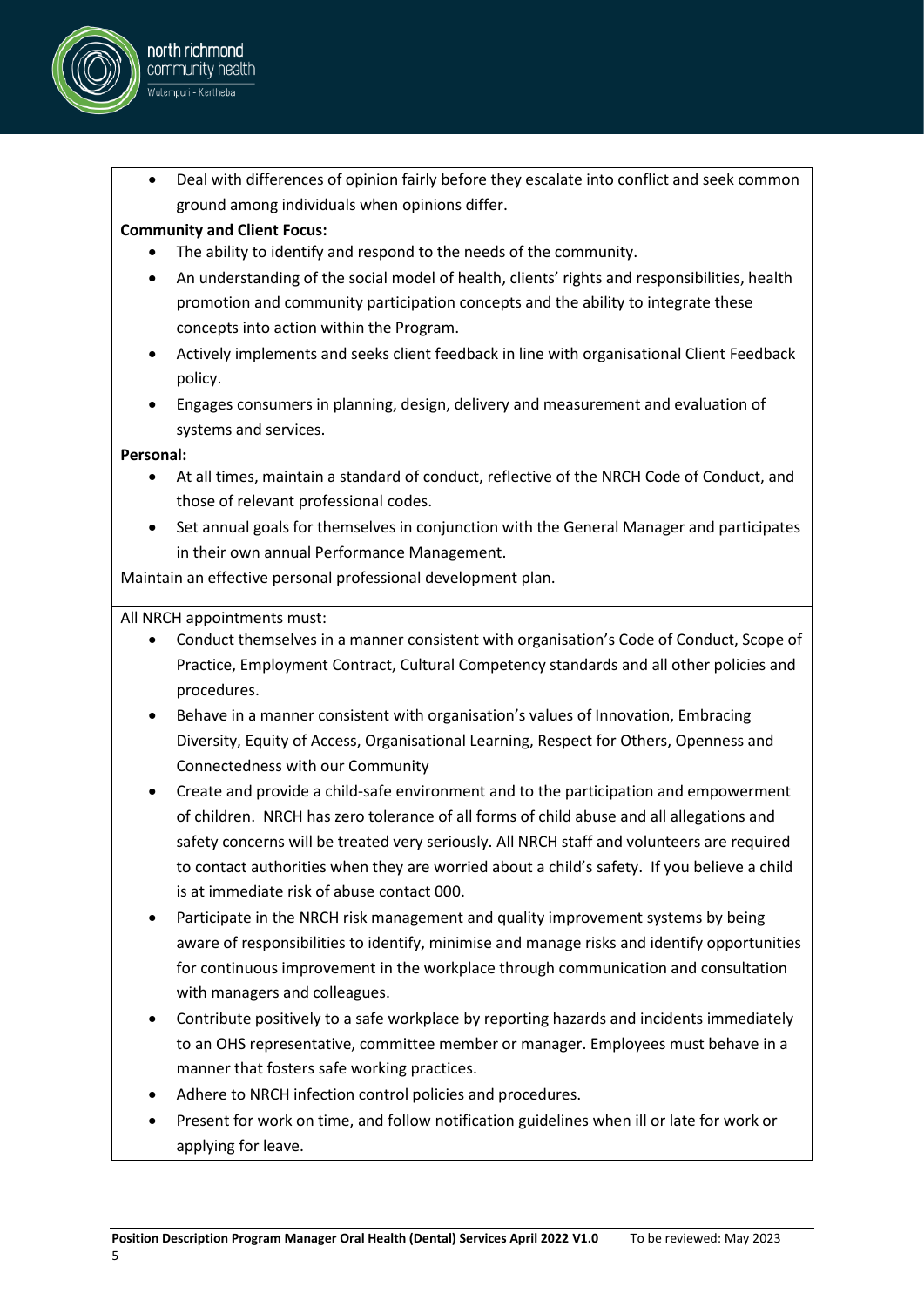

- Participate in annual performance reviews where all staff will have responsibility for an individually tailored work plan. All position descriptions are open to periodic review by management in consultation with staff.
- Participate in NRCH Accreditation processes as required;
- Work in the guidelines of the NRCH smoke-free environment, including within vehicles.
- Be willing to perform other duties as directed, in accordance with training, skills and experience.

#### **Further Information**

north richmond community health .<br>Wulempuri - Kertheba

For enquiries relating to this position, contact Brendan Coulton on [brendanc@nrch.com.au](mailto:brendanc@nrch.com.au)

#### **Job Demands Checklist**

North Richmond Community Health endeavours to provide a safe working environment for all staff. The table below describes the demands and risk factors associated with this job. Applicants must review this information to ensure they can comply with these requirements. Successful applicants will be required to sign the acknowledgment at the end of the position description to confirm their ability to perform the job demands of this position.

|     | <b>Frequency definitions:</b> |                                                                     |
|-----|-------------------------------|---------------------------------------------------------------------|
|     | $=$ Infrequent                | Activity may be required very infrequently                          |
|     | = Occasional                  | Activity required occasionally, not necessarily all shifts          |
|     | $=$ Frequent                  | Activity required most shifts, up to 50% of the time                |
|     | $=$ Constant                  | Activity that exists for the majority of each shift and may involve |
|     |                               | repetitive movement for prolonged periods                           |
| N/A | = Not Applicable              | Activity not performed                                              |

| <b>Aspects of Normal Workplace</b> |                                                            | <b>Frequency</b>          |   |  |   |     |
|------------------------------------|------------------------------------------------------------|---------------------------|---|--|---|-----|
| <b>Demands</b>                     | <b>Description</b>                                         |                           | O |  |   | N/A |
| <b>Physical Demands</b>            |                                                            |                           |   |  |   |     |
| Sitting                            | Remain seated to perform tasks                             |                           |   |  | x |     |
| Standing                           | Remain standing to perform tasks                           |                           |   |  | x |     |
| Walking                            | Periods of walking required to perform tasks               |                           |   |  | x |     |
| Bending                            | Forward bending from waist to perform tasks                |                           | x |  |   |     |
| Kneeling                           | Remaining in a kneeling position to perform tasks          | $\boldsymbol{\mathsf{x}}$ |   |  |   |     |
| Lifting/Carrying                   | Light lifting and carrying                                 |                           | x |  |   |     |
|                                    | Moderate lifting and carrying                              |                           | X |  |   |     |
|                                    | Assisted lifting (mechanical, equipment, person<br>assist) | x                         |   |  |   |     |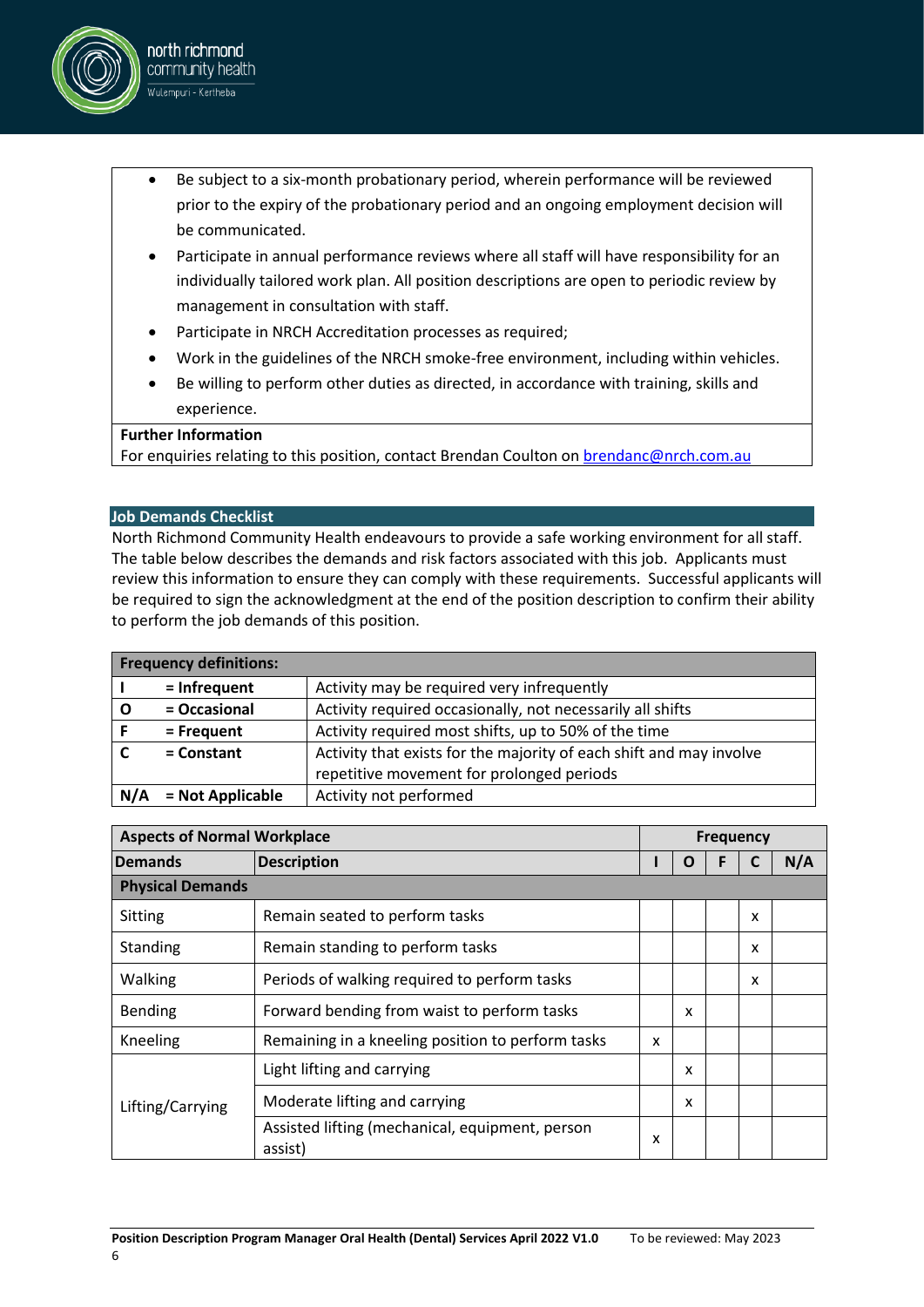

north richmond community health .<br>Wulempuri - Kertheba

| <b>Aspects of Normal Workplace</b>              |                                                                                                                     | <b>Frequency</b> |   |   |  |     |
|-------------------------------------------------|---------------------------------------------------------------------------------------------------------------------|------------------|---|---|--|-----|
| <b>Demands</b>                                  | <b>Description</b>                                                                                                  |                  | O | F |  | N/A |
| <b>Psychosocial Demands</b>                     |                                                                                                                     |                  |   |   |  |     |
| <b>Distressed People</b>                        | Highly emotional people crying, upset, unhappy,<br>depressed. Eg. Emergency or grief situations                     |                  |   | x |  |     |
| Aggressive/<br>Unpredictable<br>People          | Raised voices, yelling, swearing, arguing. Eg.<br>Drug/alcohol, dementia, mental illness                            |                  |   | x |  |     |
| Exposure to<br>Distressing<br><b>Situations</b> | Eg. Child abuse, delivering bad news, viewing<br>extreme injuries, viewing deceased                                 |                  | X |   |  |     |
| <b>Environmental Demands</b>                    |                                                                                                                     |                  |   |   |  |     |
| <b>Security Concerns</b>                        | Concerns about safety and security of self, accessing<br>and leaving work, performing duties                        |                  | X |   |  |     |
| <b>Noise</b>                                    | Environmental/background noise necessitates<br>people raising their voice to be heard                               |                  | X |   |  |     |
| <b>Confined Spaces</b>                          | An enclosed or partially enclosed space that is not<br>designed or intended primarily to be occupied by a<br>person |                  |   |   |  | x   |
| <b>Biological Hazards</b>                       | Eg. Exposure to body fluids, bacteria, infection<br>diseases requiring PPE                                          |                  | x |   |  |     |

# **Mandatory Employment Requirements**